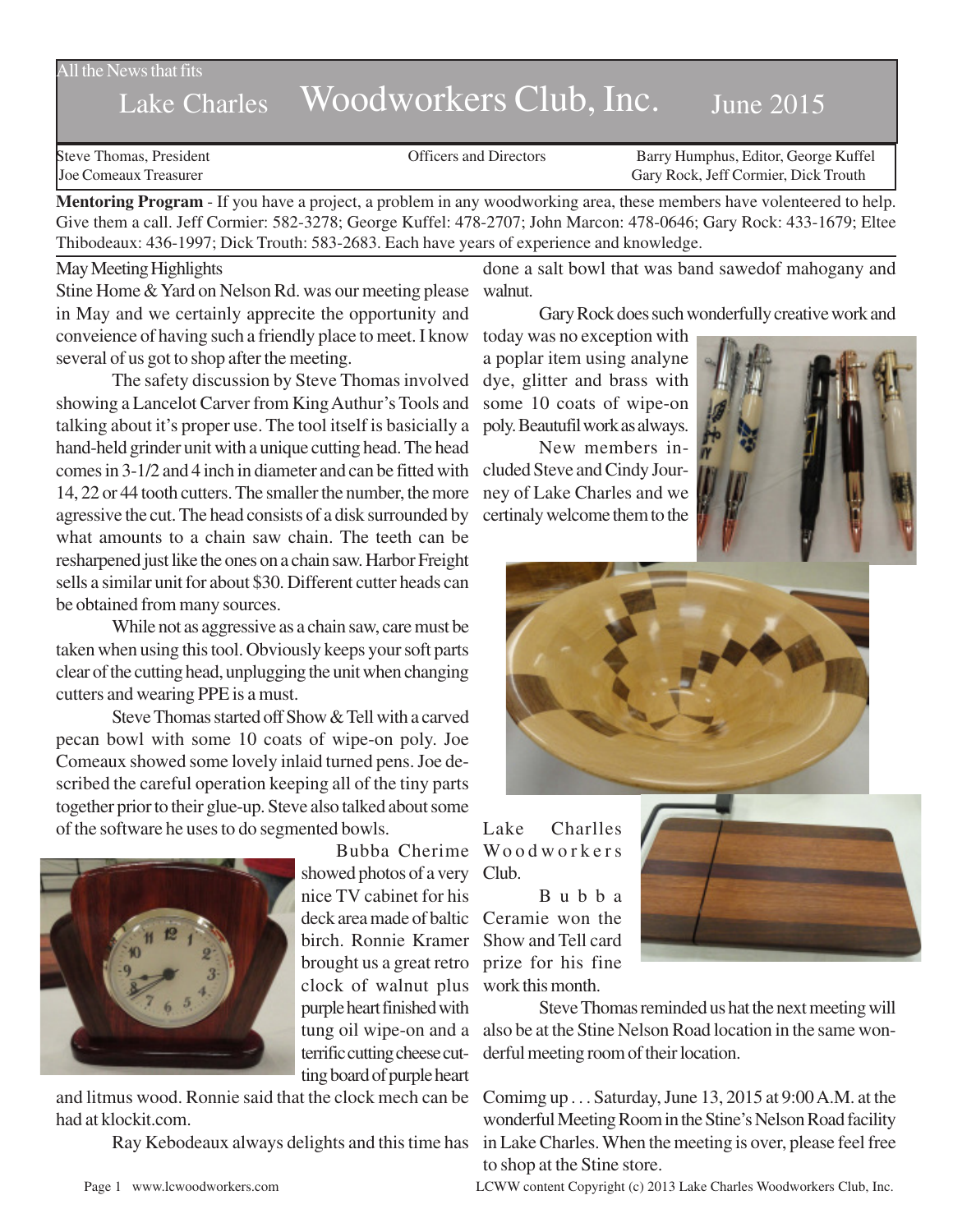Summer Opportunities -- Circular Saws OK, it is Summer and you need to get to work on many things that we need to do. Let us start with some tools we use outside (and somethimes inside).

For the price (about \$130) the Rockwell VersaSaw Mini Circular saw with Laser is a real gem. The weight is



fantastic compared to my heavy Porter Cable circular saw, making the Versacut the new go-to power saw. It handles just about everything a circular saw will do, and will do it faster and much quieter (it is only as loud as a Dremel tool, maybe even quieter). You

can easily hold it in one hand and the laser switch is convenient for you to hit with your thumb. Just followed the red line and you will have a nice straight smooth cut. Speaking of smooth, the kerf is small and the stock wood blade will produce a cut that is ten times smoother than standard circular saw, even in 1/2" OSB.

The few downsides to this tool are as follows: the requirement to use 2 allen wrenches to change the blade. I'm sure you may lose at least one or the special nut that holds the blade on. That whole process just seems strange, but it doesn't make you want to use the tool any less. More of a minor annoyance. Also, the fact that the laser is battery powered and not tied into the tool's power cord is a bit irritating. The laser uses button batteries so it's not terrible to replace them, but again, just a minor design flaw.

The depth cutting gauge on the Versacut is pretty nice and will help a lot when cutting to different depths or different materials. However, for people new to the saw, it is a bit strange feeling to use at first. Once you figure out the correct pressure it takes to push the saw down and forward at the same time, it's not bad at all.

It has a guide that fits into the saw, It should work exactly as promised. Everything about this saw feels very



and solid and well made.

The Festool TS 55 has redefined the standards for circular saws. A host of refinements were incorporated to create a saw that is lighter, easier to handle, and more accurate than traditional saws. MMC electronics, FastFix blade changes, retractable spring-loaded riv-

ing knife, integrated dust extraction, and triple motor bearings all add up to unsurpassed quality and usability.

The 55 mm cutting depth, gives you almost 2" of

cutting capacity when used with the guide rail. The plunge action allows you to make precision cut outs on wood surfaces and flooring. With so many great features, we challenge you to find a smoother cutting, stronger running, and more accurate option in a saw this size.The TS 55 has redefined the standards for circular saws. A host of refinements were incorporated to create a saw that is lighter, easier to handle, and more accurate than traditional saws. MMC electronics, FastFix blade changes, retractable spring-loaded riving knife, integrated dust extraction, and triple motor bearings all add up to unsurpassed quality and usability.

The 55 mm cutting depth, gives you almost 2" of cutting capacity when used with the guide rail. The plunge action allows you to make precision cut outs on wood surfaces and flooring. With so many great features, I would challenge you to find a smoother cutting, stronger running, and more accurate option in a saw this size.

The Track Saw by Scheppach (about \$129) has a (model M90700 with a 6 1/4-inch) Blade Plunge Saw with two 25" rails is a remarkable cicular saw.

This saw is the same as the Fox Shop, Grizzly and a few other brand track saws(they are injection molded in different colors). The spring is very strong on the saw which make it hard to do one hand operation, which would be common with a circular saw. I have seen a great review of the Grizzly version of this saw by Marc from the Wood Whisperer, and he compared the cutting to a Festool ts 55.

You can update the blade to a Freud 48 tooth Festool compatible saw blade, and the cut will be twice as clean, almost perfect, though the original blade does a good job. The best price for this blade is at Router Bit World. It was almost \$8.00 less than Amazon.

The really only down side of this version compared to the Woodstar, Shop Fox and Grizzly Track saw is that they come with a 55" track and the Scheppach comes with two 25" tracks which only equals 50". However, when the two tracks are aligned with a straight edge and connected tight it is very straight. You my want to order the Shop Fox 55" track from Amazon. It's been noted by a few that as the saw sets on the track that it has a slight rocking motion. It was something noted on the wood whisperer Grizzly track saw review. You can fix the problem of the saw tilting in the track by adding a glide strip in between the two risers in the track and completely eliminated the tipping issue and the saw seems to still be at a 90 deg for the cut. There is also a good tutorial on YouTube.com that deals with fixing the few flaws with this track saw system. With the problems fixed, top notch blade and 105" of track in total so you can rip a 4x8 sheet of ply or MDF. I recommend this saw over the other

Page 2 Lake Charles Woodworkers Club, Inc.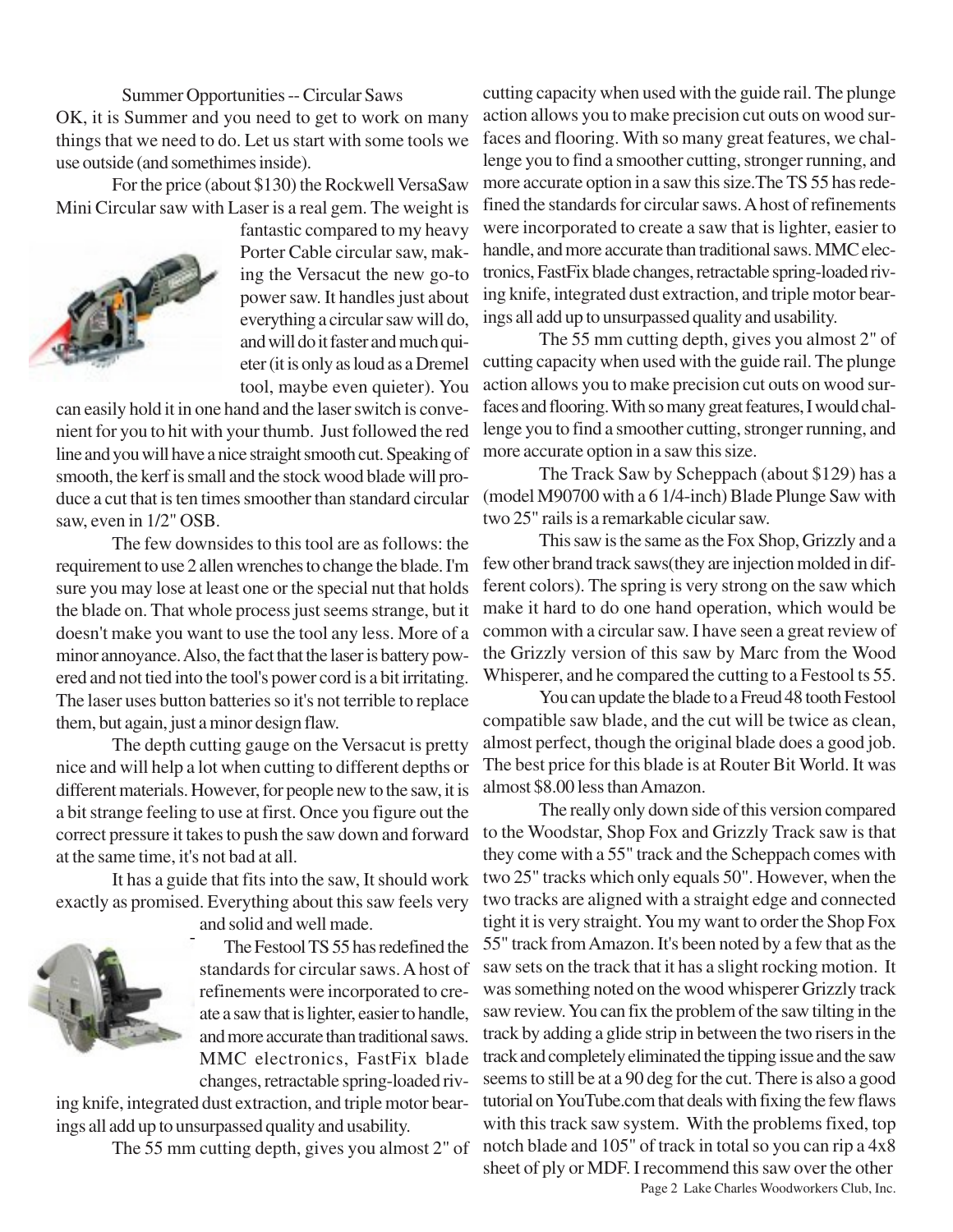## More on Circular Saws

three versions, due to the cost savings on the actual saw which would allow you to dial it in with a new blade. Yes, this saw is really good straight out of the box, but make a few mods and your cut will compare to a Festool, although the dust collection on the Festool will still out preform this saw.

The dust collection is still good on this saw, much cleaner than a circular saw. I suugest that hitched up to a descent shop vac that it collects about 90% of the dust. If you can't afford a Festool, Dewalt,Makita or Bosch, or your like me and just don't believe it's necessary to spend more to get great results, then purchase this saw.

Unfortunately it looks as though Amazon no longer stocks them. So it looks like your best bet is to go with the Shop Fox or Grizzly. So much lighter,safer and more accurate than the worm drive Skil saw and a straight edge.

The Craftsman Model 10872 3 inch Mini circular saw (about \$90), may be perfect for those who want the precision cutting ability of a circular saw in a lightweight portable power tool. The Craftsman Mini Circular Saw allows you to easily cut clean, straight lines on jobs in which a standard size circular saw would be awkward and heavy to handle. The compact design and sharp 3" blade make cutting thin pieces of wood a snap.

While Sears discontinued this little saw. I see that they have a more improved version with a track system that could come in very handy since using this saw is a little difficult to hold and cut acurately, the handle where the motor is at, is a little thick for my hands since I am smaller.

There also this Craftsman NEXTEC 12.0V Lithium-Ion Circular Saw, that has a handle just like a regular circular saw at half the price, wish I could trade mine for one of them.

Other than a little difficult to handle, the little machine cuts through 3/4 particle board like the big ones. Since you can't buy another one of this model new, just get the other ones.

The Grizzly T25552 Track saw (similar to the Scheppach ) (about \$245) redefines the circular saw, making traditional circular saws obsolete. Its plunge-cutting action eliminates flip-up blade guards and its riving knife reduces the risk of pinching and kickback for a new revolution in safety. Although this saw cuts like any other circular saw, the Guide Rail is indispensable for making straight cuts when cutting wide panels. No more unsafe, over-extended reaching, and poor balance while cutting wide panels on a table saw. Once you use this Track Saw, you'll never go back to your old circular saw.

The unit is suitable for a variety of materials like solid wood worktops, double-coated MDF boards, etc. It has an infinitely variable cutting depth up to 2-5/32". The rail system for accurate and inclusive splinter-free cuts an includes a non-slip backing on the underside of the rail for secure grip on the workpiece

Sliding surfaces on the guide rail ensure smooth machine operation along with a built-in riving knife for anti-kickback protection plus an anti-tilt bar provides a secure grip on the guide rail for miter cutting. The unit includes a saw blade, continuous cutting depth limiter, anti-kickback protection and a dust port for shop vacuum.

## Some Reciprocating Saws to Consider

The Milwaukee 6524-21 Hatchet Reciprocating Saw (about \$180) was 'built for tight spaces. It features a six-position pivoting handle, making it the most compact, unique, reciprocating saw on the market. Only 13-1/2 inches when fully pivoted, the Hatchet easily fits between 16-inch on-center studs and between rafters and joists. This tool is designed to get into those confined areas that no other saw can reach.

A 3/4-inch stroke length makes this tool ideal for cutting in tight spaces. The 7.5 amp Milwaukee-built motor provides the quality and durability you've come to expect from Milwaukee Sawzall reciprocating saws. At a superfast 3,000 strokes per minute, and with aggressive orbital cutting action, the 6524-21 gets the job done quickly and efficiently.

The Quik-Lok blade clamp makes changing blades fast and easy, and the Quik-Lok cord allows for easy field replacement. Not only is the Hatchet fast, but it's comfortable to use with a cushion grip handle for comfortable superior gripping. It's also counter-balanced for smoother operation and less vibration. The 6524-21 includes the tool with a 10-foot, two-wire Quik-Lok cord, Super Sawzall blade, and impact-resistant carrying case.

The Rockwell Vibrafree Reciprocating Saw (Model RK3637K at about \$150) is a very robust, powerful, slightly heavy recip saw. The anti-vibration feature really does work. You can use it to cut door and window frames out when replacine them and it cuts through nails like butter. But you should buy good Lennox blades, but even the ones that come with the saw are not bad according to the reviews.

It has an active-vibration-canceling technology for up to 70% less vibration with 0-3000 spm; 1 1/4-in stroke length. With a tool-less adjustable pivot foot and tool-less blade system it saves time. The LED light keeps workpiece safely in sight.

Be safe with these.